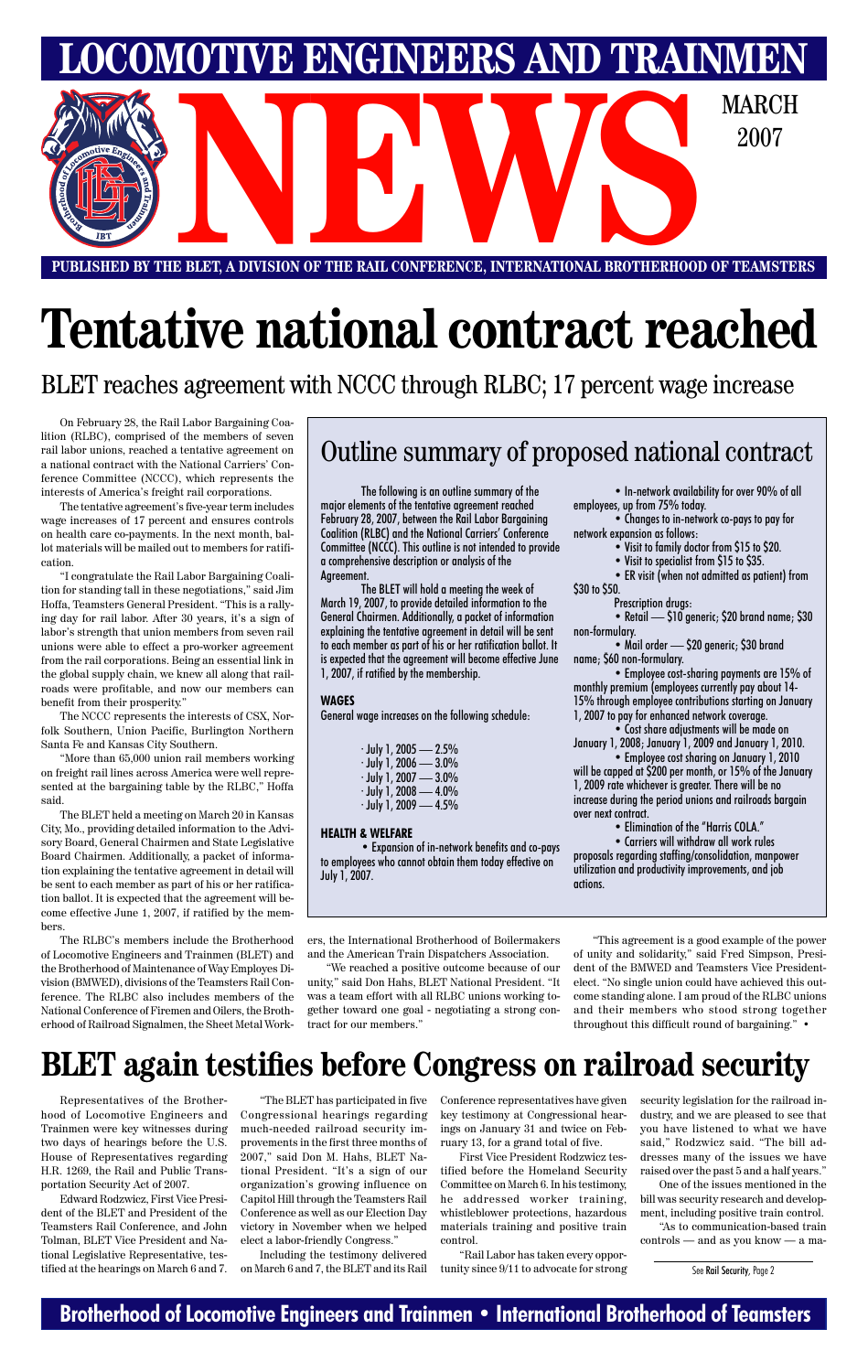## **BLET NEWS**

jor controversy arose last year when the industry attempted to 'game' the legal and political processes in order to eliminate a crewmember on road freight trains via implementation of positive train control systems," Rodzwicz testified. "Federal support for (research and development) efforts to enhance security via communication-based train control systems, in order to, for example, utilize positive train control as a means of instantly locating a car carrying toxic-by-inhalation material is an effort we would endorse. However, we oppose, and caution the Committee not to permit DHS to become ensnared in, federally-funded R&D efforts that facilitate the efforts of those who advocate crew size reduction."

Rodzwicz gave his strongest support for the whistleblower protections in the bill.

"These protections are absolutely necessary in order for our members to feel comfortable in the security environment this bill will create throughout the industry," Rodzwicz said. "The proposed language strikes an appropriate balance between legitimate security needs and worker protection. The provisions for potentially stiff damages and recourse to the judicial system also are needed in view of the potential of liability for civil penalties, and we urge the Committee to stand fast on requiring a single process for all modes in providing these protections."

Vice President Tolman also testified about the issue of worker training and whistleblower protections, along with re-routing of hazardous materials and the Transportation Worker Identification Credential program, before the House Transportation & Infrastructure Committee on March 7.

Worker training is one area of grave concern for rail employees and the BLET. "Locomotive engineers, trainmen and track maintenance workers are the true first responders to rail emergencies — the eyes and ears of the industry," Tolman said. "They are the first on the scene, and often the last to leave. Yet, the rail corporations do not have quality safety and security training for employees in place. That failure places these first responders in harm's way, and by extension puts the communities served by the railroads in harm's way as well."

The need for proper training is more important now than ever before because of the high turnover rate of employees in the industry.

"Rail security measures have not been given the attention they deserve," Tolman said. "The railroad industry is in the midst of a rapid turnover— fueled by the first wave of retirements of Baby Boomer generation railroad workers — that strains the industry's training programs for all crafts. The industry simply does not devote sufficient resources either to providing initial training for new workers or for periodic recurrent training for more experienced workers. Far too often, training schedules are dictated by the need to deploy new workers in the field, rather than ensuring that those workers, and their more senior coworkers, have the necessary tools to work safely and efficiently."

He asked that the Congress pass legislation that will compel rail corporations to train their employees on proper safety and evacuation procedures; the use of appropriate emergency escape apparatus; the special handling of hazardous materials; and the roles and responsibilities of rail employees within the railroad's security plans, including an understanding of the plan's threat level index and notification to employees each time the threat level is changed. Representative James L. Oberstar (D-MN), the Chairman of the Transportation & Infrastructure Committee, introduced H.R. 1269. The bill currently has two co-sponsors, Representative Corrine Brown (D-FL) and Representative Peter DeFazio (D-OR). Representative Oberstar said his bill would provide the resources to protect modes of transportation that have become terrorist targets around the world.

"Tragically, transit and rail systems have long been popular targets of terrorist attacks worldwide," Representative Oberstar said. "From 1991 to 2001, 42 percent of all terrorist incidents were carried out on rail systems or buses. Recent tragic events show that these threats continue."

A copy of the bill is available online at: http://transportation.house.gov/News/ PRArticle.aspx?NewsID=89 •

## Rail Security

Continued from Page 1

In a unanimous judgment, the United States Supreme Court issued a favorable decision in Norfolk Southern vs. Timothy Sorrell on January 10, 2007. In this case, the carriers attempted to use the nation's highest court to gut the Federal Employees Liability Act.

The carriers' actions stem from a U.S. Supreme Court Case, Norfolk Southern vs. Timothy Sorrell. Lower courts awarded a \$1.5 million FELA settlement to Sorrell, a trackman for the Norfolk Southern who was injured in 1999 when the company vehicle he was driving was run off the road by another company vehicle.

Sorrell suffered ruptured disks in his back and other permanent injuries that prevented him from returning to his railroad job. Sorrell, whose wife has multiple sclerosis, lost his job and health insurance as a result of the accident, and still suffers debilitating back pain during most everyday activities.

After losing cases in lower courts as well as appeals courts, Norfolk Southern argued the case all the way to the U.S. Supreme Court. Sorrell's case was argued by Jerry Schlichter of Schlichter, Bogard & Denton in St. Louis.

NS advanced the case to the Supreme Court based on the railroad's argument that the negligence standards for railroads under FELA should also be used to determine employee negligence under FELA.

However, once before the Supreme Court, NS argued that the Court should modify FELA by ruling that a higher standard for accident causation should be employed — completely ignoring their original arguments for getting to the Supreme Court in the first place. The Chief Justice John Roberts rejected this attempt in his opinion, writing:

"Norfolk's attempt to expand the question presented to encompass what the FELA causation standard should be, not simply whether the standard should be the same for railroad negligence and employee contributory negligence, is rejected. This Court is typically reluctant to permit parties to smuggle additional questions into a case after the grant of certiorari. Although the Court could consider the question of what standard applies as anterior to the question whether the standards may differ, the substantive content of the causation standard is a significant enough issue that the Court prefers not to address it when it has not been fully presented."

Weakening the causation standards for rail accidents would make the rail carriers virtually blameless for accidents, rendering the FELA powerless.

"It is extremely rare to appear in front of the U.S. Supreme Court and I am pleased that we were successful on behalf of railroad workers," Schlichter said. "This also shows the importance of elections because the members of the Supreme Court are appointed by the President and I expect the railroad industry will try to bring this issue back at some point in the future before the Supreme Court."

BLET National President Don M. Hahs called the court's decision "a major victory for all rail workers," and thanked attorney Jerry Schlicter for his hard work on the case.

FELA was enacted in 1908, and for the past 50 years, Rail Labor has resisted lobbying efforts by the railroad industry to abolish or weaken FELA. In addition, FELA was intended by Congress to be a way to facilitate compensation of workers who are injured or killed in the course of their railroad employment. •

# **Supreme Court upholds Rail Labor's position on FELA**

In early February, BLET member Bob Sorg, 1st Vice Chairman of the Pennsylvania State Legislative Board, was enjoying a Pittsburgh Penguins hockey game on television when, during a time out, he was stunned by one of the most offensive commercials he had ever seen on television.

The commercial, a public service announcement sponsored by The Ad Council and two trade groups, shows a young girl standing on railroad tracks in front of a speeding locomotive. The speeding locomotive is a metaphor intended to represent the threat of global warming and its potential impact on future generations.

However, to Bob Sorg and countless other locomotive engineers, the ad was too painful to view. He and other BLET leaders have contacted the Ad Council to request that the insensitive ad be pulled from the airwaves, but thus far, their requests have been ignored.

"The horrific scene of a speeding locomotive bearing down on a small child is inexcusable and in poor taste," said Don Hahs, National President of the Brotherhood of Locomo-

tive Engineers and Trainmen. "Nearly every single member of the BLET has been or will be involved in some sort of fatal train accident during his or her railroad career."

President Hahs said that locomotive engineers often endure Post Traumatic Stress Disorder (PTSD) following fatal train accidents, displaying symptoms similar to those of veterans who return home from the violence of war.

John Tolman, BLET Vice President and National Legislative Representative, wrote a letter to Peggy Conlon, Presi-

dent and CEO of the Ad Council. Tolman explained to Conlon that the ad was insensitive to locomotive engineers who have been involved in fatal accidents and asked that it be removed from airwaves.

"The advertisement that your organization has produced is the manifestation of the trauma that we try to eliminate from the careers of locomotive engineers and trainmen," Tolman wrote.

Conlon was dismissive of BLET's concerns and the commercial is still appearing on airwaves throughout the U.S.

The BLET's National Legislative Office is asking all BLET Brothers and Sisters, as well as anyone else who is offended by the ad, to contact the Ad Council and its partners to tell them to take it off the airwaves. Members can call the Ad Council main phone in New York at (212) 922-1500, or at their Washington, D.C., office at (202) 331-9153.

For more details about this "Action Alert," visit the National Legislative Office's new website at:

http://www.bletdc.org/action/alerts •

## BLET members tell Ad Council to pull offensive television commercial

## BLET officials deliver key testimony in House of Representatives about rail security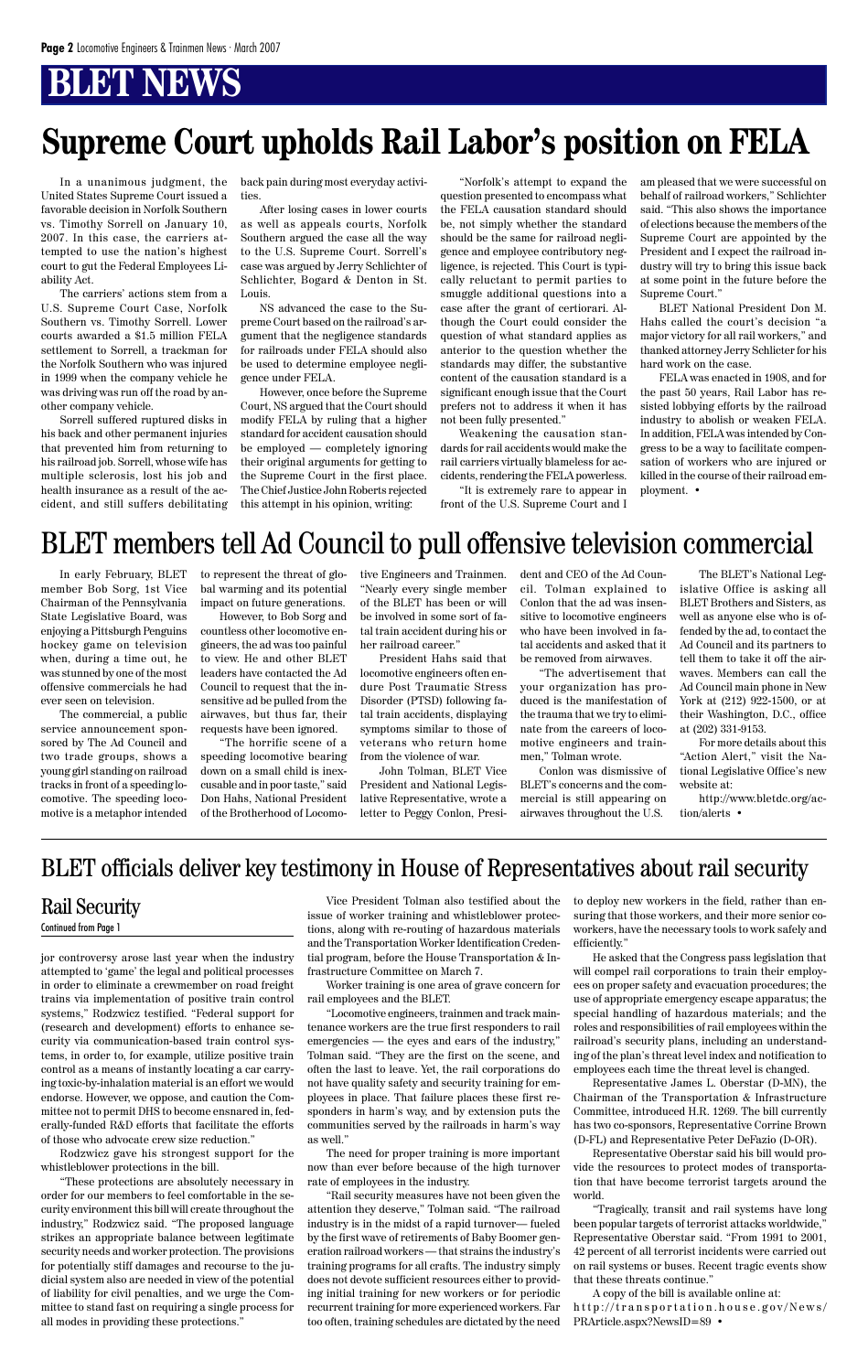# **BLET NEWS**

The Brotherhood of Locomotive Engineers and Trainmen and CSX Transportation reached a tentative onproperty, single system agreement in late February.

"An incredible amount of work that went into the CSX single system agreement, and I applaud the three General Chairmen and Vice President Paul Sorrow for their work," said Don Hahs, BLET National President. "They did an outstanding job of tailoring the agreement to their specific General Committees on CSX.'

Contract information and ballots were mailed to more than 5,500 BLET members on February 28, and tabulation of the ballots will begin after the April 15 due date. It is called a single system agreement because it would unify work rules and pay across three of the four BLET general committees at CSX.

President Hahs said the time-consuming negotiating process took more than two years to complete. He recognized General Chairmen Tony Smith (CSX Eastern Lines), Don Moates (CSX Western Lines), and Rick Finamore (CSX Northern Lines) for finally bringing the negotiations to a conclusion. (The Conrail SAA/CSXT Northern District GCA is not a party to the agreement.)

The agreement offers many unique provisions, many of which should pay off handsomely for BLET members.

For example, BLET negotiators opted for a Performance Bonus Program instead of traditional general wage increases. While engineers will receive a 3 percent wage increase and a \$2,500 signing bonus, future pay increases are tied to company performance. If CSX Corp. reaches its financial goals, then engineers will receive a 6 percent bonus of their 2007 earnings, an 8 percent bonus of their 2008 earnings, and a 10 percent bonus of their 2009 earnings.

"We believe our members will make more money under the Performance Bonus Program than general wage increases," said BLET Vice President Paul Sorrow.

President Hahs said that if engineers are unhappy with the Performance Bonus Program, then there is a snap back provision that allows them to convert to general wage increases that are part of the tentative BLET National Agreement.

"The Performance Bonus Program is very similar to the program the BLET negotiated on Norfolk Southern a few years ago," President Hahs said. "It has been well received by the majority of our members there and we believe the case will be the same for our CSX Brothers and Sisters."

Members will also realize increased pay thanks to a new "special pay differential." Locomotive engineers, including those in pilot service, will qualify for the special pay differential of \$15 per basic day in freight and yard service, plus 15 cents per mile for any and all trips in such service. The special pay differential will eliminate the current \$5 certification pay. However, if members opt out of the Performance Bonus Program, then the special pay differential snaps back to the \$5 certification pay.

Absenteeism was a major issue for CSX management throughout negotiations. To address that, the BLET negotiated a perfect attendance award program. All members will be eligible for an award of 20 shares of CSX common stock for every six months of perfect attendance on weekends. "Perfect attendance" means 100 percent availability on Friday, Saturday and Sunday during a calendar six month period.

The BLET obtained an additional week of vacation for members with 30 years of service, and negotiated an accelerated personal leave day clause that allows members to bank up to 100 personal leave days.

The BLET also secured a meal allowance increase, which is tied to a cost of living adjustment. As a result, the amount of meal allowances will increase as time goes by.

There is also an improvement regarding the held away from home terminal provision. Engineers in pool freight and unassigned service will commence continuous time after the expiration of 15 hours from the time relieved from the previous day, in lieu of the current 16 hour rule. Those employees will be paid continuously until they are called for service, a much needed benefit for BLET members that work this type of service and are required to spend extensive time away from home.

The BLET also obtained a vastly improved 401(k) savings plan for its members. The new plan guarantees engineers a 50 cent carrier match for every dollar invested, not to exceed 2 percent of employee earnings. An additional plan was gained that provides for 50 cent carrier match on each dollar invested up to an additional 4 percent of employee earnings. The additional match is contingent upon CSX management meeting certain financial goals.

Pay and benefit improvements were obtained for road switcher assignments. Road switchers will now receive 11 personal leave days in addition to 11 paid holidays, and they will be paid at the five-day yard engineer rate of pay.

The General Chairmen also secured a scope rule, which protects the BLET's contractual right to man and operate locomotives either in conventional or non-conventional (remote control) service outside of terminal limits. It also protects the BLET's right to operate all conventional yard service.

"Obtaining this particular scope rule was paramount in our endeavor to protect work for the locomotive engineer," Vice President Sorrow said. "The scope rule mirrors the scope rule the BLET recently obtained on the Grand Trunk Western and it is my hope that these two scope rules will be the foundation for a nationwide scope rule."

# **BLET, CSX reach tentative 'single system' contract**

**"An incredible amount of work went into the CSX singlesystem agreement, and I applaud the three General Chairmen and Vice President Paul Sorrow for their work."**

— BLET National President Don Hahs

## **S-Ts complete Education & Training workshop in Kansas City**

Dozens of Secretary-Treasurers from across the United States completed a BLET Education & Training Department workshop in Kansas City, Mo., from March 12-15.

Seated, from left: Walt Schmidt, BLET Director of on line services; Bob Broka, Records Department Director; Bill Walpert, National Secretary Treasurer; Ken Kroeger, Coordinator of Education and Training / Special Representative; Terry Willingham, Secretary-Treasurer Division 500; and Bryan Carter, Secretary-Treasurer Division 116.



Second row, from left: Tim Schlesener, Alternate ST Division 344; Jerry Elmore, Norfolk Southern-North Lines GCA ST; Phillip Fullerton, ST Division 336; Jim Evans, ST Division 527; Kevin Leyerle, ST Division 81; Robert Standiferd, ST Division 64; Ben Totta, ST Division 777; Tim Morgan, ST of the Missouri State Legislative Board and ST of Division 86; and Christopher Riley, ST Division 75.

Back row, from left: Christopher Blair, ST Division 609; John Whistler, ST Division 364; Bill Spiecker, ST Division 442; Timothy Foster, ST Division 173; Mike Reeves, ST Division 86; Michael Zenner, ST Division 130; Brent Cross, ST Division 523; Richard Dame, ST of the Kansas State Legislative Board and ST of Division 587; Danny Dear, ST Division 918; Steve Muerhoff, ST Division 391; Dave Ditzel, Special Representative; Ron Hagar Jr., ST Division 462; David E. King, ST of the Florida State Legislative Board and ST of Division 35; Dr. Elaine Reese, BLET Director Office of Tax Compliance; Steve Diamond, ST Division 491; and Thomas Smith, ST Division 203.

During the four-day session, members learned proper recordkeeping techniques, computer applications, and recording of minutes. They also learned methods for filing various Department of Labor and Railroad Retirement reports, as well as Federal tax returns. A representative from the Department of Labor was on hand to answer Secretary-Treasurer questions and provided tips regarding the preparation of LM reports. Major funding for the workshop was provided by the North American Railway Foundation (NARF). •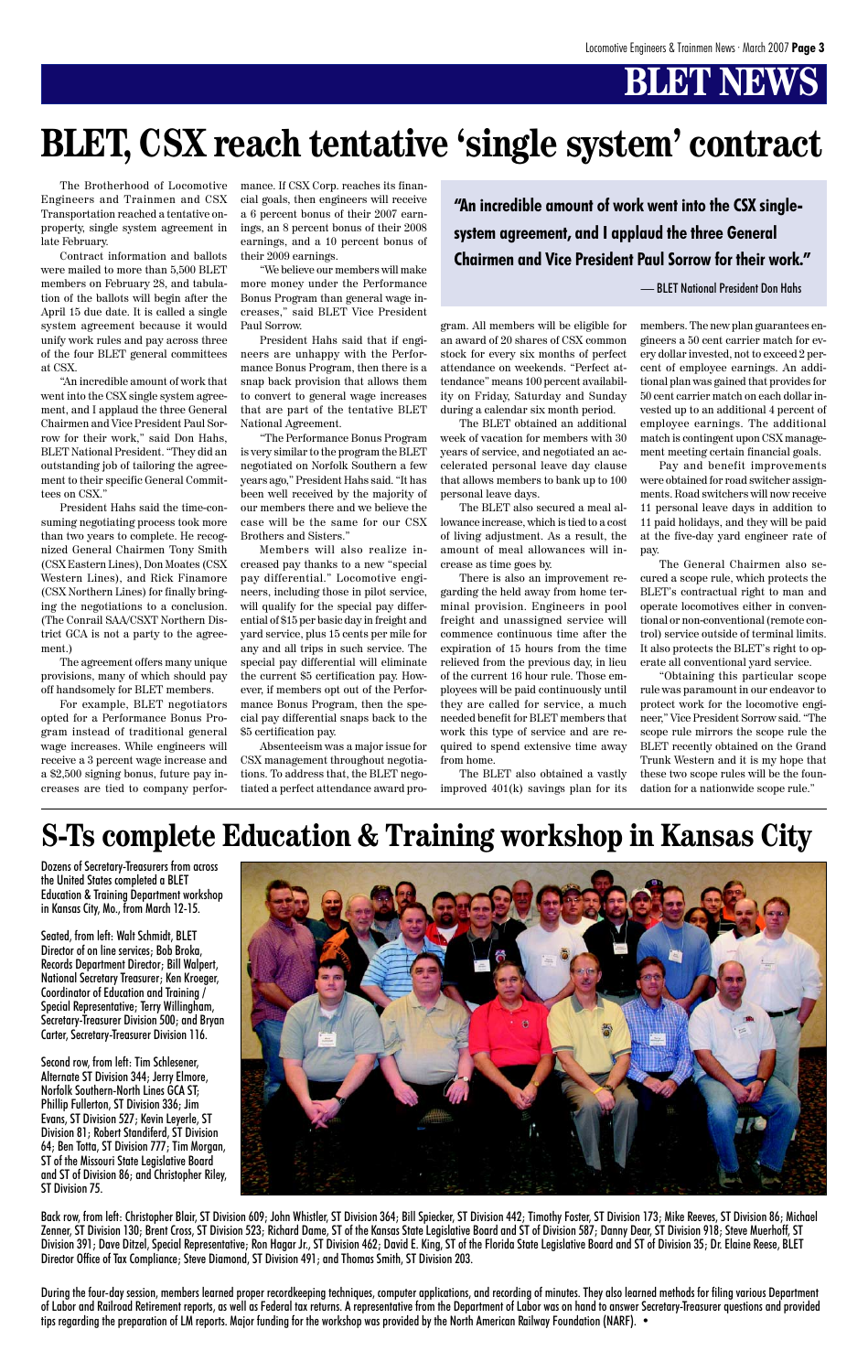## **BT NEWS**

Randy Meek was reelected by acclamation to the office of Chairman of the Nebraska State Legislative Board at the Board's regular triennial meeting February 5-7 in Lincoln, Neb.

Brother Meek is a member of Division 98 in Lincoln, Neb. Also reelected by acclamation were 1st Vice-Chairman Bill Hunt of Division 88 (North Platte, Neb.), 2nd Vice-Chairman Pat Pfeifer of Division 88, and Secretary-Treasurer Jeff Vogt of Division 98. Also elected were two new executive committee members: Sam Caruso of Division 183 (Omaha, Neb.); and Ron Ross of Division 621 (Wymore, Neb.).

At the meeting there was business discussion regarding cab conditions, bylaws changes and the current bills before the Nebraska Legislature. The delegates and officers attended an open reception for Nebraska State Senators as part of the Change to Win Nebraska (CTW-NE) labor coalition, which hosted the reception. The delegates and officers also joined with Change to Win Nebraska to lobby the senators on the primary bills targeted by CTW-NE. The group was recognized by the legislature while seated in the gallery.

One of the guest speakers at the triennial meeting was Chastity Young, Regional Political Director of the Teamsters. She spoke about the ongoing Teamster political department reorganization and gave the delegates some tips on how to speak with elected representatives. Another guest speaker, Dick Scott of the Yaeger, Jungbauer & Barczak designated counsel firm, spoke about injury reporting and gave a presentation on accident/incident reconstruction from the book he presented to the delegates.

The Legislative Representatives attending as delegates were Bill Hunt, UP, Division 88 (North Platte, Neb.); Charles Bacon, BNSF, Division 98 (Lincoln, Neb.); Sam Caruso, UP, Division 183 (Omaha,



Neb.); Ted Counter, UP, Division 303 (Morrill, Neb.); Ron Ross, BNSF, Division 621 (Wymore, Neb.); Lance Flohr, BNSF, Division 622 (Alliance, Neb.); and Tom Buresh, BNSF, Division 623 (McCook, Neb.).

On Monday evening, delegates were entertained at a dinner held by designated counsel Yaeger, Jungbauer & Barczak. On Tuesday evening the designated counsel firm of Rathmann & O''Brien held a dinner and a seminar about whole body vibrations in locomotive cabs. Chairman Meek issued a special thanks to the two firms for their help in hosting the meeting. •

Officers and delegates of the Nebraska State Legislative Board at their regular triennial meeting in February. **Seated, from left:** Bill Hunt, 1st Vice-Chairman (Division 88, North Platte, Neb.); Randy Meek, Chairman (member of Division 98 in Lincoln, Neb.); and Jeff Vogt, Secretary Treasurer (Division 98, Lincoln, Neb.). **Standing, from left:** Lance Flohr, Legislative Representative of Division 622 (Alliance, Neb.); Pat Pfeifer, 2nd Vice-Chairman (Division 88, North Platte); Tom Buresh, LR of Division 623 (McCook, Neb.); Charles Bacon, LR of Division 98; Ron Ross, LR of Division 621 (Wymore, Neb.); Ted Counter, LR of Division 303 (Morrill, Neb.); and Sam Caruso, LR of Division 183 (Omaha, Neb.).

# **Nebraska SLB reelects Meek by acclamation**

Terry R. Jones was re-elected by acclamation to his third term as Wyoming State Legislative Board Chairman at the Board's meetings in Cheyenne, on February 20-23.

Brother Jones is a member of BLET Division 44 in Cheyenne. He joined the BLE on January 1, 1979.

Brother Cory L. Runion of BLET Division 115 (Cheyenne) was elected as the Vice Chairman. Brother Runion joined the BLE on December 1, 2000. Brother Lawrence F. Kemper of BLET Division 94 (Gillette, Wyo.) was elected Secretary-Treasurer. Brother Kemper joined the BLE on December 1, 1979.



Guest speakers at the quadrennial meeting included Vice President and National Legislative Representative John Tolman and Oregon State Legislative Board Chairman Scott Palmer. Vice President Tolman gave a presentation on issues such as: Amtrak funding, rail security and rail safety. He also urged the delegates to help in the campaign to increase contributions to the PAC fund. Brother Palmer gave a presentation regarding the hazards of shipping spent nuclear waste by rail and the potential for radioactive contamination.

The delegates also heard from Ken A. Esquibel of BLET Division 115 in Cheyenne who serves as a member of the Wyoming House of Representatives.

In addition, members of the Equal-

# **Terry R. Jones re-elected by acclamation in Wyoming**

Members of the Wyoming State Legislative Board (WSLB) met with Wyoming Governor Dave Freudenthal (center) during the Board's meeting in February. They are, from left:Lawrence Kemper, WSLB Secretary-Treasurer and member of Division 94 (Gillette, Wyo.); Scott Luckenbihl, Legislative Representative of Division 31 (Bill, Wyo.); Larry Wessel, LR of Division 103 (Cheyenne, Wyo.); Jim H. Scott, LR of Division 869 (Greybull, Wyo.); Richard Sanchez, LR of Division 142 (Rawlins, Wyo.); Wyoming Governor Dave Freudenthal; Merry Potter, member of Division 624 (Sheridan, Wyo.); Bill Cater, LR of Division 207 (Casper, Wyo.); Cory Runion, WSLB Vice Chairman and member of Division 115 (Cheyenne, Wyo.); Terry R. Jones, WSLB Chairman and member of Division 44 (Cheyenne, Wyo.); and Barry Toone, President and LR of Division 245 (Green River, Wyo.)

> ity State Policy Center – a coalition of progressive organizations – addressed the delegates.

During the meeting, the delegates discussed their legislative priorities. Among the issues they discussed were rail security, van drivers and van safety. "The meeting was very successful," Chairman Jones said. "We were able to cover many issues that are important to BLET members both on the national level and on the state level." •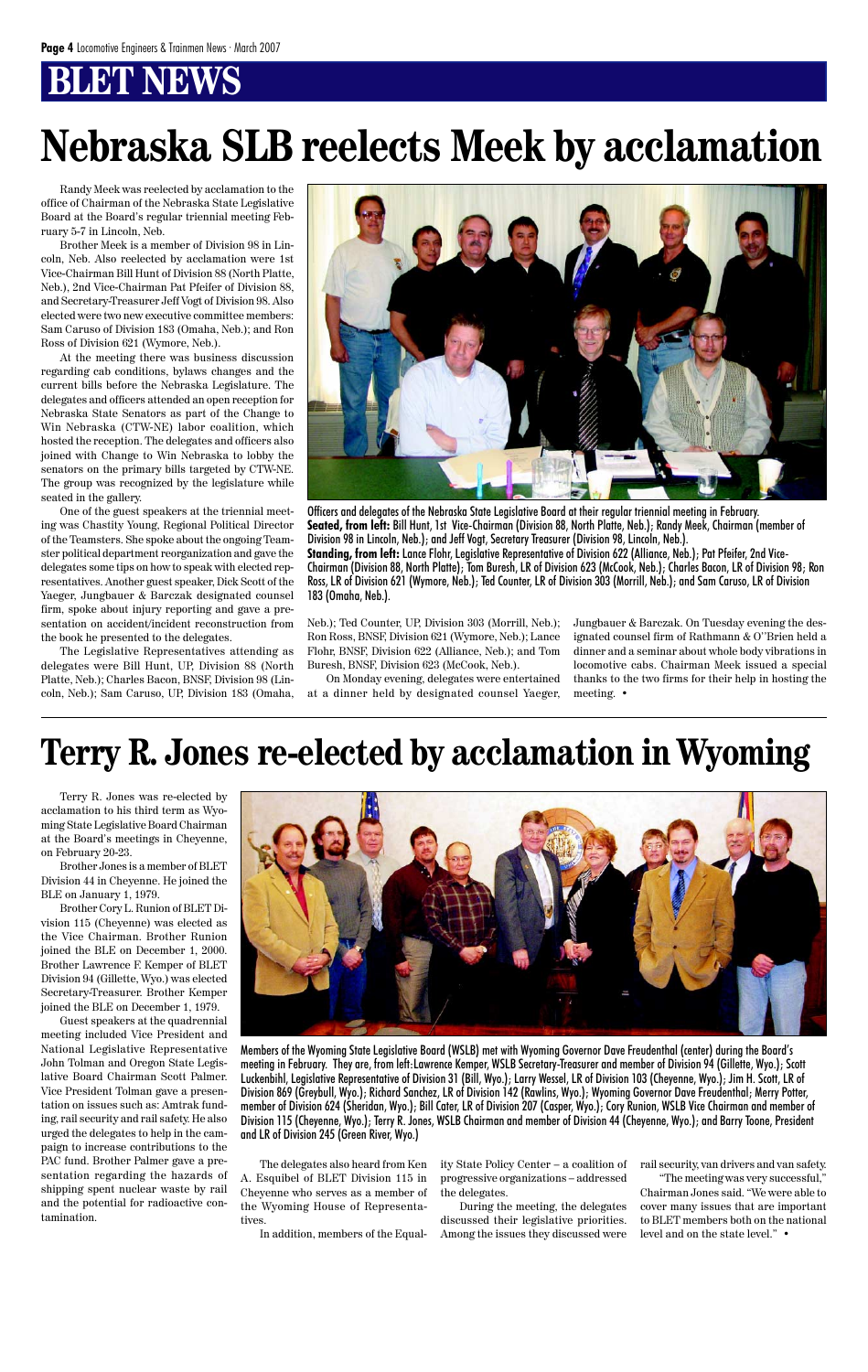# **BLET NEWS**

Locomotive Engineers & Conductors Mutual Protective Association



**(800) 514-0010 • (313) 962-1512 FAX: (877) 633-1910 • E-MAIL: lecmpa1910@lecmpa.org • WEB: www.lecmpa.org**



*Job Protection Headquarters for Transportation Employees Since 1910*

Rail Labor scored another major court victory in its ongoing battle to protect workers' rights under the Family and Medical Leave Act (FMLA).

On March 2, the three-judge panel of the U.S. Court of Appeals in the Seventh Circuit unanimously upheld the District Court's January 3 ruling in favor of the unions' challenge to the major rail carriers' decision to force employees to use their vacation and personal leave days for FMLA purposes, rather than at the times the employees choose as provided in the collective bargaining agreements. The Court held that in order to do that, the carriers first have to bargain changes in the agreements under the Railway Labor Act.

"This is a hard fought victory for hard working railroaders," said Don Hahs, National President of the Brotherhood of Locomotive Engineers and Trainmen. "Many unions worked together to achieve this outcome, which is yet another sign of our unity and strength."

However, he cautioned that the carriers would possibly appeal the decision.

"We're not out of the woods yet," President Hahs said. "It's possible the carriers could appeal the decision again through the court system, or may attempt to take cases to arbitration. It would be unfortunate if railroads choose to do so, as we are confident any other court or arbitrator would rule on Rail Labor's behalf."

According to its decision, the Court "focus[ed its] discussion on the important principle at stake, rather than the intricate differences between various collective bargaining agreements."

The Court rejected the carriers' argument that reconciling the FMLA and the RLA meant that "the FMLA, being the newer and, in their view, the more specific Act, trumps the RLA and controls the situation, thus giving the carriers authority to unilaterally institute its anti-stacking policies." In the Court's opinion, the more specific needs of the railroad industry, its "special characteristics [and] unique problems," and how Congress determined they should be addressed — through mandatory Section 6 bargaining — prevail over the FMLA provision that merely permits employers to require substitution. The Court put it this way:

"Section 152 Seventh of the RLA tells railroads what they must not do — change working conditions except in the manner dictated by the agreements or in § 156, which requires notice, a conference, and, in some cases, mediation. Section 2612 of the FMLA simply tells employers what they may do — require substitution — not what they must do. A reasonable conclusion is that, while substitution is allowed, the carriers cannot require substitution without complying with procedures set out in the RLA. Using those procedures, the carriers can bargain for substitution provisions."

The Court also recognized that the rights contained in the National Vacation Agreements and supplements were "the subject of hard bargaining [and t]he right to time one's vacation and, to a perhaps slightly lesser degree, personal leave, is a hard-won right of railroad workers."

"It would seem quite odd indeed," the judges said, "that this elaborate process, and the decades of bargaining, can be wiped out by unilateral action on the part of the carriers, based on a statute which says they may require substitution, but which says nothing about the process for instituting a substitution requirement."

The bottom line: "The carriers must comply with the RLA in implementing their actions under the FMLA. In short, the FMLA does not allow the carriers to violate contractual obligations protected by the RLA regarding paid vacation and personal leave time."

"Obviously, this is a major victory for rail labor," said Mike Wolly and Margo Pave of Zwerdling, Paul, Kahn, & Wolly, P.C., successfully represented the interests of five of the eleven rail labor unions involved in the case, in addition to BLET — the IBEW, ATDA, BRS, NCFO, and SMWIA.

"The dispute is not yet over, but this is a major step toward ultimately upholding the members' contract rights. We appreciate all your help in providing us with the necessary factual basis for supporting the arguments we were able to make on your behalf and we congratulate you on achieving this victory that we will work equally hard to preserve."

A copy of the 7th Circuit Court's decision is available on the BLET website at:

http://www.ble-t.org/pr/pdf/ FMLADecision.pdf •

# **Rail Labor scores another win for FMLA**

**By Diane Shifflett Member At Large BLET Auxiliary**

I was asked to write an article for the newsletter about my experiences while pushing for a resolution relating to the expansion of remote control operations (RCOs) into my hometown, Shifflett, Va. I am writing to share my experience so that other Auxiliary members might have a better understanding of what was involved, and perhaps use the information to improve quality of life and safety in their spouse's workplace.

I first became more involved when my husband, Danny, was involved in an accident on the railroad. He had been forced to work in unfamiliar, dark territory, and was refused a pilot. Dark territory does not have any kind of centralized signal system, but operates on track warrants. His track warrant was incorrect, and he ran into the back of another train stopped on the main line. He was lucky in that he was only seriously injured and not killed, but he was out of work for over a year. That was my wakeup call — I learned how relentless railroads are and how they treat their employees. Danny had told me what to do if he was ever in an accident, so I was prepared and able to contra-

dict their false claims at his investigations.

I began my research into the RCO issue about a year and half ago when the Norfolk Southern announced that RCOs were coming to our part of the country. I live in a small town in Virginia where schools and community activities are very close to the railroad switching yard. It was slow going at first until I was given Becky Schneider's name. At the time, she was the National Legislative Representative for the Auxiliary. She was very helpful and pointed me in the right direction, giving me the information I needed so that I could educate the elected offi-

cials in my county.

I then contacted Carol Lee Fischer-Strickler, my representative on the Page County, Va., Board of Supervisors, and talked to her about the RCO issue. She had already been contacted by other constituents about the coming remote controls, and believed that this issue was something that needed to be addressed because of the fact that there were no regulations governing operations, and because of its potential safety hazards.

With Mrs. Strickler's help in arranging meetings with various board members, and making sure the issue was put on the agenda, on January 16, 2007, we were finally able to get a resolution from Page

County requesting the Federal Railroad Administration (FRA) to issue enforceable regulations to replace the unenforceable "guidelines" that are currently in place. The following week, the Township of Shenandoah followed suit, passing a similar resolution, once again thanks to the help of Mrs. Strickler. In talking to the FRA, I was told that having these resolutions helps to make their case as well to implement enforceable rules governing the RCOs.

We are not done yet. We have been placed on other County agendas and we hope to attain our goal of having a resolution calling for regulations from the State of Virginia. If anyone would like our help, feel free to contact me. Since joining the Auxiliary in 2005, I have discovered that there is a lot that can be done, even as a member-at-large. When you join, you become part of a network of spouses who care about safety in the workplace. Not that those who are not members don't care, but as a member, there seems to be more information and guidance when it is needed. Life has gotten pretty crazy for everyone these days, and I am just as busy as the rest. Even though it took some time away from my family to do these things, I am lucky to have my husband, Danny, who supports me completely.

Again, the purpose for writing my story is not for recognition, but to let others know how much we can do as Auxiliary members. I only regret that I waited until something bad happened to get involved. With just a little time out of our busy schedules, we can do things, big or little, that can make a difference in our railroader's life. The true satisfaction comes in knowing that they appreciate everything we do for them.

*(Editor's Note: Diane Shifflett, 29, is the wife of Danny Shifflett, a 10-year BLET member and the newly elected Legislative Representative of Division 217 (Shenandoah, Va.). A mother of three children, ranging in ages from 7 to 10 years old, she also rescues English bulldogs and sheepdogs, placing them in loving homes, and provides free dog grooming for elderly residents in her community.)* •

#### *BLET Auxiliary Update*

## **Yes we can! With hard work, BLET Auxiliary members get results**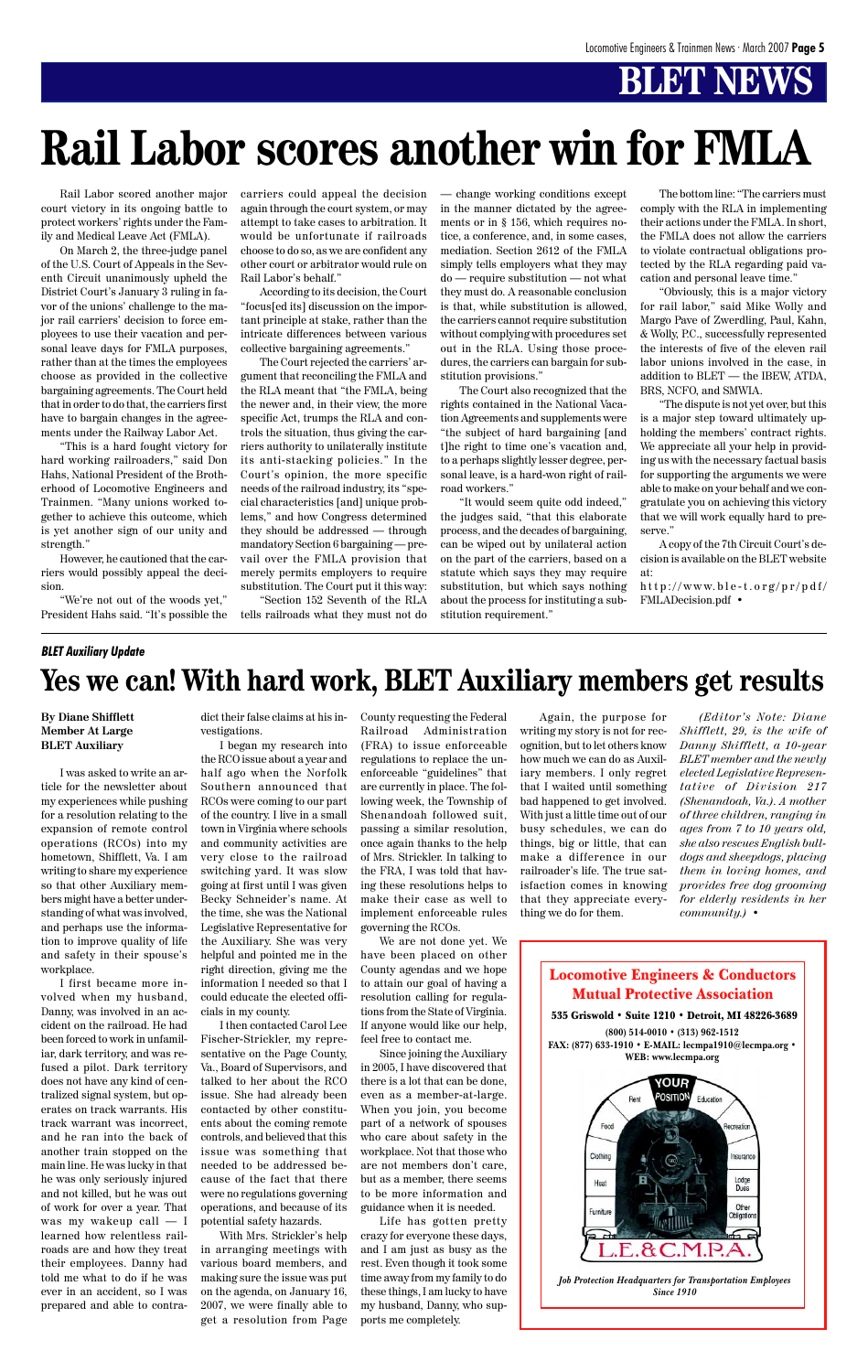# **DESIGNATED LEGAL COUNSEL**

#### **ARKANSAS**

Kujawski & Nowak, P.C. 201 W. Broadway, Suite E N. Little Rock, AR 72114 (501) 372-8047 or (800) 624-4571 Fax: (501) 372-4379 Website: www.kujawski-nowak.com John P. Kujawski

#### **CALIFORNIA**

The Crow Law Firm 700 "E" Street Sacramento, CA 95814-1230 (916) 441-2980 or (800) 795-6555 Fax: (916) 441-3846 Email: Dfrias@crowlaw.com Joseph J. Weninger

Pfiester Law Corporation 2000 Riverside Drive Los Angeles, CA 90039 (323) 662-6400 or (800) 344-3352 Fax: (323) 669-8549 Website: www.pfiesterlaw.com R. Edward Pfiester Jr.

#### **COLORADO**

Rossi, Cox, Vucinovich P.C. 3801 East Florida Ave., Suite 905 Denver, CO 80210-2500 (303) 759-3500 or (800) 325-4014 Fax: (303) 759-3180 Website: www.rcvpc.com Email: jcox@rcvpc.com James L. Cox Jr.

#### **FLORIDA**

Moody, Strople, Kloeppel, Basilone & Higginbotham, Inc. 1400 Baymeadows Way, Suite 105 Jacksonville, FL 32256 (904) 256-0018 or (800) 813-8608 Fax: (904) 256-0019 Website: www.moodyrrlaw.com Willard J. Moody Jr.

Sams & Hollon, P.A. Baywood Center 9424 Baymeadows Road, Suite 160 Jacksonville, FL 32256 (904) 737-1995 or (800) 327-4552 Fax: (904) 737-3838 Alva Hollon Jr.

#### **GEORGIA**

Matthews & Steel 15 Piedmont Center, Suite 1560 3575 Piedmont Rd. NE Atlanta, GA 30305 (404) 264-1292 or (800) 776-0098 Fax: (404) 264-0161 John D. Steel

Jones & Granger 1201 Peachtree Street, NE 400 Colony Square, Suite 1900 Atlanta, GA 30361 (404) 522-4414 or (800) 628-6470 Fax: (404) 872-9430 Email: btra@jonesgranger.com Robert M. Tramuto

Taylor, Harp & Caller P.O. Box 2645, The Corporate Center Suite 900, 233 12th St. Columbus, GA 31902-2645 (706) 323-7711 or (800) 422-3352 Fax: (706) 323-7544 Email: HarpRailLaw@aol.com Website: www.harpcallier.com J. Anderson "Andy" Harp

#### **ILLINOIS**

Blunt & Associates, Ltd. 60 Edwardsville Professional Park, P.O. Box 373 Edwardsville, IL 62025

(618) 656-7744 or (800) 323-5538 Fax: (618) 656-7849 Email: michaelb@bluntlaw.com David L. Blunt

Daniel J. Downes, P.C. 111 W. Washington St., Suite 1100 Chicago, IL 60601 (312) 781-1852 or (800) 624-2121 Fax: (312) 781-1854 Email: dan@dandownes.com Website: www.feladownes.com Daniel J. Downes

Kujawski & Nowak, P.C. 1331 Park Plaza Drive, Suite 2 O'Fallon, IL 62269-1764 (618) 622-3600 or (800) 624-4571 Fax: (618) 622-3700 Website: kujawski-nowak.com John P. Kujawski

Sands & Associates 33 North Dearborn St., Suite 1630 Chicago, IL 60602 (312) 236-4980 or (800) 832-1999 Fax: (312) 236-1711 Email: jssands@ameritech.net John C. Sands

Schlichter, Bogard & Denton 2661 North Illinois, Suite 187 Swansea, IL 62226 (800) 873-5297 Fax: (314) 621-7151 Email: jschlichter@uselaws.com Jerome J. Schlichter

Hoey & Farina 542 South Dearborn, Suite 200 Chicago, IL 60605 (312) 939-1212 or (888) 425-1212 Email: Info@hoeyfarina.com www.hoeyfarina.com James L. Farina

**LOUISIANA** Davis•Saunders Law Firm 500 Mariners Plaza Drive Suite 504 Mandeville, LA 70448 (985) 612-3070 or (800) 321-7815 Fax: (985) 612-3072 Website: www.davissaunders.com Email: Benbsaunders@aol.com Ben B. Saunders

#### **MICHIGAN**

E.J. Leizerman & Associates 24750 Lasher Road Southfield, MI 48034 (313) 962-3666 or (800) 628-4500 Fax: (419) 243-8200 E.J. Leizerman

#### **MINNESOTA**

Rutter Mills 160 West Brambleton Ave. Norfolk, VA 23510 (757) 622-5000 or (800) 933-5879 Fax: (757) 623-9189 C. Arthur Rutter, III

Hunegs, LeNeave & Kvas, P.A. 900 Second Ave. South, Suite 1650 Minneapolis, MN 55402 (612) 339-4511 or (800) 328-4340 Fax: (612) 339-5150 Website: www.hunegslaw.com Email: RleNeave@Hunegslaw.com Randal W. LeNeave

Ingebritson & Associates, P.A. Medical Arts Building, Suite 1025 825 Nicollet Mall Minneapolis, MN 55402 (612) 340-8290 or (800) 282-6393 Fax: (612) 342-2990 Website: www.ingebritson.com Russell A. Ingebritson

Rossi, Cox, Vucinovich P.C. 10900 N.E. 8th St., Suite 1122 Bellevue, WA 98004 (425) 646-8003 or (866) 357-7245 Website: www.rcvpc.com Email: jcox@rcvpc.com James L. Cox Jr. •

Yaeger, Jungbauer & Barczak, PLC 745 Kasota Ave. SE Minneapolis, MN 55414 (612) 333-6371 or (800) 435-7888 Fax: (612) 333-3619 Website: <www.yjblaw.com> Email: <wjungbauer@yjblaw.com> William G. Jungbauer

#### **MISSOURI**

Hubbell, Peak, O'Neal, Napier & Leach 30 West Pershing Road, Suite 350 Kansas City, MO 64108-2463 (816) 221-5666 or (800) 821-5257 Fax: (816) 221-5259 Gene Napier

> 1370 Ontario St., Mezzanine · Cleveland, OH 44113 E-mail: Bentley@ble-t.org • Phone: (216) 241-2630, ext. 248 **As of March 13, 2007**

Bauer & Baebler, P.C. 1010 Market Street, Suite 350 St. Louis, MO 63101 (314) 241-7700 or (800) 682-4529 Fax: (314) 241-0003 Website: www.RailLaw.com Joseph L. Bauer, Esq.

Schlichter, Bogard & Denton 100 S. 4th St., Suite 900 St. Louis, MO 63102 (314) 621-6115 or (800) 873-5297 Fax: (314) 621-7151 Email: jschlichter@uselaws.com Jerome J. Schlichter

Rathmann & O'Brien, L.L.C. 1031 Lami Street St. Louis, MO 63104 (314) 773-3456 or (800) 238-4122 Fax: (314) 773-7238 Dennis T. Rathmann

Yaeger, Jungbauer & Barczak, PLC 1010 Market St., Suite 1440 St. Louis, Missouri 63101 (314) 621-1775 or (800) 878-4074 Fax: (314) 621-4688 Website: www.yjblaw.com Email: wjungbauer@yjblaw.com William G. Jungbauer

**NEW YORK** Collins & Collins 267 North St. Buffalo, NY 14201 (716) 885-9700 or (800) 933-8195 Fax: (716) 885-9770 John F. Collins

#### **OHIO**

E.J. Leizerman & Associates, LLC 717 Madison Ave.

Toledo, OH 43624 (419) 243-1010 or (800) 843-3352 Fax: (419) 243-8200 E.J. Leizerman

#### **OREGON**

Rose, Senders & Bovarnick, LLP 1205 N.W. 25th Ave. Portland, OR 97210 (503) 227-2486 or (800) 998-9776 Fax: (503) 226-3131 Paul S. Bovarnick

#### **PENNSYLVANIA**

Coffey, Kaye, Myers & Olley Suite 718, Two Bala Plaza Bala Cynwyd, PA 19004 (610) 668-9800 or (800) 334-2500 Fax: (610) 667-3352

Website: http://www.ckmolaw.com Email: <mikeolley@comcast.net> Michael J. Olley

Keller & Goggin, P.C. 1528 Walnut Street, Suite 1900 Philadelphia, PA 19102 (215) 735-8780 or (800) 666-FELA Fax: (215) 735-5126 Website: www.keller-goggin.com William L. Keller

#### **TEXAS**

Jones & Granger 10000 Memorial Drive, Suite 888 Houston, TX 77210 (713) 668-0230 or (800) 231-3359 Fax: (713) 956-7139 Email: btra@jonesgranger.com Robert M. Tramuto

The Cartall Law Firm 7551 Callaghan Road, Suite 350 San Antonio, TX 78229 (210) 344-1111 Fax: (210) 344-5844 Bryan P. Cartall, Esq.

McKinney & McKinney 550 Wescott, Suite 590 Houston, TX 77007 (713) 869-1500 or (800) 709-9093 Fax: (713) 880-4638 Website: www.piattorney.com R.L. Pete McKinney

Tavormina & Young, LLP 1300 Post Oak Blvd., Suite 1750 Houston, TX 77056 (713) 333-3070 or (888) 565-7245 Fax: (713) 333-3075 Website: www.TavorminaYoung.com Email: syoung@tavorminayoung.com Steve Young

#### **UTAH**

Hatch, James & Dodge 10 West Broadway, Suite 400 Salt Lake City, UT 84101 (801) 363-6363 or (800) 574-6310 Fax: (801) 363-6666 Email: bhatch@hjdlaw.com Brent O. Hatch

#### **VIRGINIA**

Moody, Strople, Kloeppel, Basilone & Higginbotham, Inc. 500 Crawford St., Suite 300 P.O. Box 1138 Portsmouth, VA 23705 (757) 393-4093 or (800) 368-1033 Fax: (757) 397-7257 Website: www.moodyrrlaw.com Willard J. Moody Jr.

Hajek, Shapiro, Cooper & Lewis, PC 1294 Diamond Springs Road Virginia Beach, VA 23455 (757) 460-7776 or (800) 752-0042 Fax: (757) 460-3428

Website: www.hsinjurylaw.com Richard N. Shapiro

Hunegs, LeNeave & Kvas, P.A. 1000 Second Avenue, Suite 3310 Seattle, WA 98104-1046 (206) 621-0600 or (800) 525-3352  $\text{Fax: } (206) 621 - 6443$ Website: www.hunegslaw.com Email: RleNeave@Hunegslaw.com Randal W. LeNeave

#### **WASHINGTON**

**Our union has designated attorneys who are qualified to serve as counsel for BLET members in accordance with the Federal Employers' Liability Act (FELA) governing workplace accidents.**

**In the event of an injury or death and before reaching any settlement with a railroad, members or surviving families should contact an attorney listed to get competent advice concerning their legal rights under the FELA.**

**In addition, if you or any members of your family have questions concerning medical malpractice, product liability or other types of injury cases, please don't hesitate to contact one of these law firms for a consultation concerning your rights and remedies.**

#### **Please send address changes to: John Bentley, BLET Public Relations Dept.**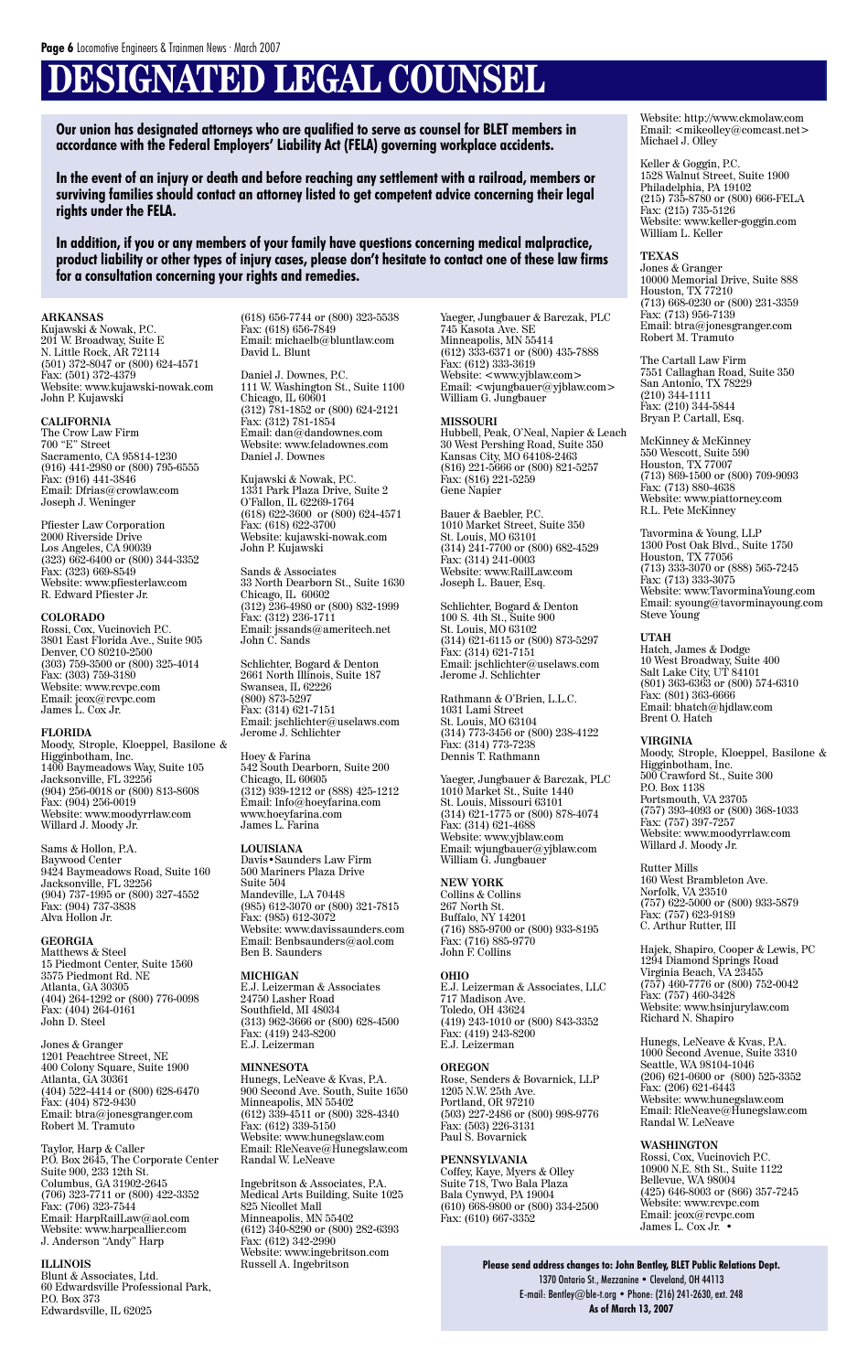## **PASSENGER RAIL NEV**

WASHINGTON, D.C. The Senate Committee on Commerce, Science and Transportation held a hearing on S.294, the Passenger Rail Investment and Improvement Act of 2007, on February 27.

S. 294 was introduced in January by Senators Frank Lautenberg (D-NJ) and Trent Lott (R-MS). It provides for the reauthorization of Amtrak, and is substantially similar to S. 1516, which was introduced in the 109th Congress. The bill also includes the rail security package that the Senate has already approved three times, most recently in last year's SAFE Port Act.

Highlights of S. 294 include:

• Over six years, authorizes \$3.3 billion for operations and \$4.9 billion for capital investment.

• Defines national rail passenger system as: Northeast Corridor, designated high speed rail corridors and other long and short distance routes.

• Includes worker training and whistleblower protections in the security package.

Title IV of the Act is substantially different than it was in S. 1516 - besides including the previous Amtrak security provisions, it now also includes the Surface Transportation and Rail Security Act of 2007 (STARS).

Witnesses included: Amtrak President & CEO Alexander Kummant, PA Governor Ed Rendell, FRA Administrator Boardman; Wisconsin DOT Secretary Frank Busalacchi; and Kelly Taylor, Oregon DOT's Rail Division Administrator.

During the hearing, Amtrak President Kummant made no mention of Amtrak's workers, according to BLET Vice President and National Legislative Representative John Tolman.

"Unfortunately, President Kummant chose not to acknowledge the needs of Amtrak's workers and the sacrifices made by them for the past 35 years," Tolman said. "I had hoped that he would recognize the men and women who have kept the railroad afloat, but after denying BLET members a contract more than seven years, I'm not surprised." •

### Senate holds Amtrak reauthorization hearing

### MBTA looks to balance budget

CHICAGO — A rock flew through a running Metra train window on March 4, shattering glass and injuring its engineer. Metra said it appears someone threw a rock at the

subdivision • sun kink • Super • switchman • s

law . dollar bill . gradient . handbrake . double over

drawbar · drill · drop · dual control switch · dwarf · DWORS · register · rerailer · restricted speed · retainer

• retarder • revocation all BRCF for your job income protection roller bearing . roundhouse . roadrailer · roll-by · wire · wo 1-800-233-7080 run through switch · runaround gger · run-around · runaway ·

**HALL CO.** runthrough . sar · speed · shoo-fly spareboa stretched • ti · torpedoes · train

J. M. Robb, International President sharp flange . shellac . shifting M. A. "Tony" Wofford, Assistant International President · soak J. E. Taylor, International Secretary-Treasurer L. V. Galati, Assistant International Secretary-Treasurer gondola . K. L. Mayle, Director · TGBO · three step protection · TM · toad K. E. Holman, Director R. J. Myers, Director · turn · turnout · UCOR · unintentional

• target • diesel • distant signal • dog

tack . double the hill . draft force . drag .

release . unit . varnish . whiskers . whistle board . whistle post . whistle stop . gang . gasket . gate . get your wind . glad hand . go in for the rubber . yardmaster . dynamite . emergency . red zone . coupler .

### Metra locomotive engineer hit by rock

northbound train just before the 87th Street station, shattering a window directly near the train's engineer about 11:40 a.m. When police arrived, they were unable to find anyone who might have been the suspected rock thrower.

The incident occurred on Metra's Electric Line — which was running northbound on the Southeast Side from 93rd Street to the Millennium Park Station — and delayed the train for about an hour.

The train was held up as a new engineer was located to operate it, while the original engineer was taken to an area hospital in an unknown condition. His injuries were non-lifethreatening.

The train was only a couple minutes away from its second stop when the incident happened.

*(From Chicago's Daily Southtown).* •

### No stopgap funding for Septa in 2007

HARRISBURG, Pa. — As SEPTA heads toward another financial crisis, state lawmakers said that they would not provide the stopgap financial aid used in recent years.

The administration won't divert federal highway funding to SEPTA or other transit agencies, Transportation Secretary Allen D. Biehler told the House Appropriations Committee.

"It's sink-or-swim time," Biehler said. He said the use of federal highway funding "was putting a patch" on the problem. "Now it's time to do something about it."

Gov. Rendell has proposed a tax on oil companies' gross profits to help fund mass transit. SEPTA, which faces a \$130 million budget deficit for the

fiscal year that will begin July 1, will specify service cuts and fare hikes it says will be necessary if it does not get more state aid. On average, SEPTA says, fares would rise 31 percent and service would be cut 20 percent.

SEPTA general manager Faye Moore said that she remained "guardedly optimistic" that Rendell and the legislature would provide \$100 million in time to avoid such serious measures. SEPTA hopes to cover the remaining \$30 million of the deficit through revenue enhancements and cost savings. Moore told legislators that even with \$100 million in additional state funding, SEPTA planned to raise fares an average of 11 percent, but that the base cash fare would remain \$2 and service would be largely unaffected.

*(From the Philadelphia Inquirer.)* •

BOSTON — Despite higher fares, more riders, and the addition of the new Greenbush commuter rail line, the MBTA still plans to dip into its rainy day fund to balance its next operating budget, the third consecutive year the authority will do so.

In addition, the authority has not set aside any money for new union contracts, MBTA General Manager Daniel A. Grabauskas said.

The MBTA plans to take \$2.5 million from its reserves for the fiscal year that starts July 1. The T used \$10.5 million in emergency funds in fiscal 2006 and \$4.7 million in 2007. Among other items, high fuel prices hurt the railroad's bottom line in 2006.

*(From the Boston Globe.)* •